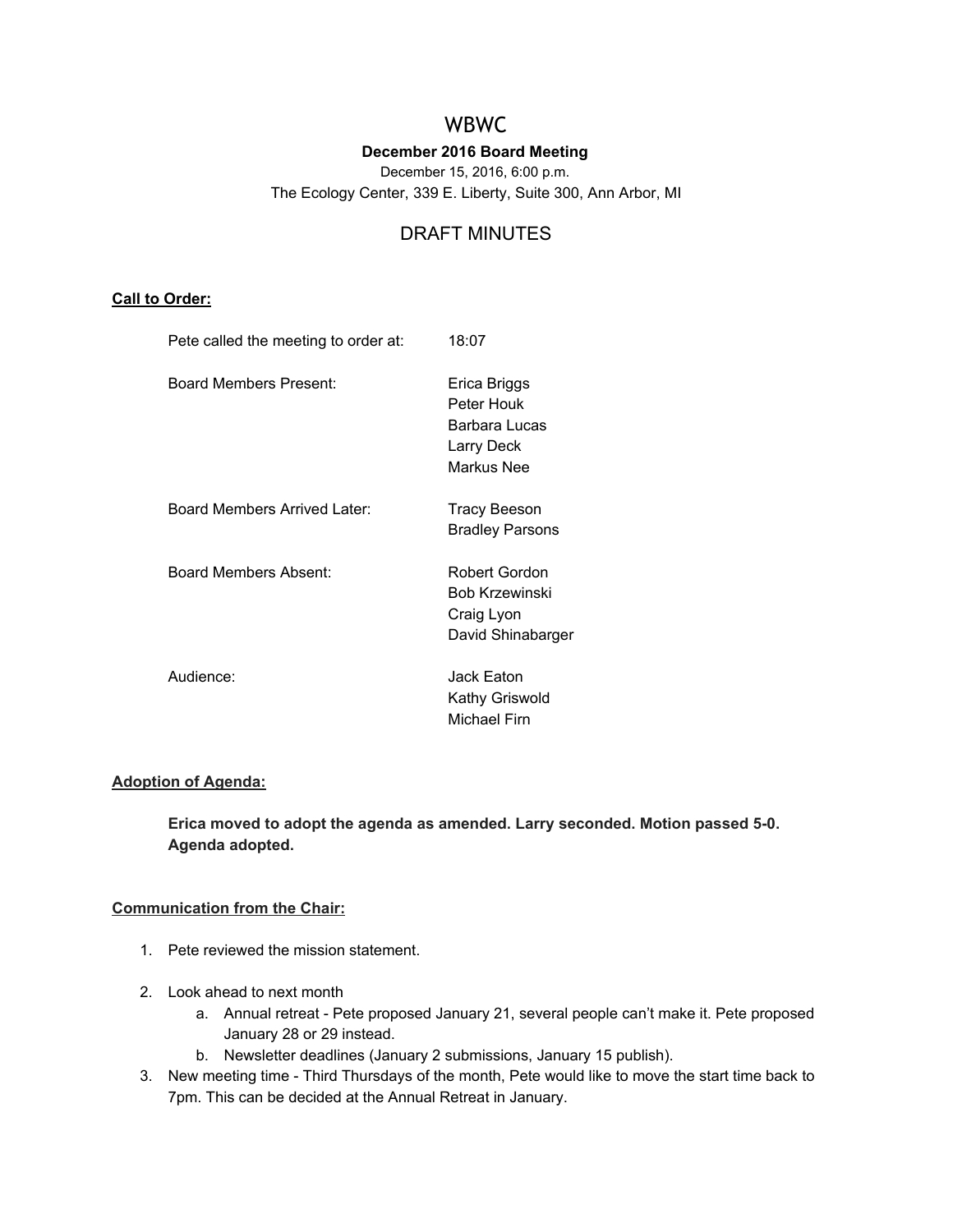## **Secretary's Report:**

- 1. October Minutes **Larry moved to approve the October 2016 Board meeting minutes. Barbara seconded. Motion passed 5-0, October 2016 Minutes adopted.**
- 2. Annual Meeting Minutes **Larry moved to approve the 2016 Annual Meeting minutes. Barbara seconded. Motion passed 5-0, Annual Meeting Minutes adopted.**
- 3. Markus gave a reminder of upcoming deadlines:
	- a. Newsletter deadlines: Jan 2 for submissions, Jan 15 for publication.
	- b. Communication Chair needs to renew web domain in March.

### **Nominating Committee:**

- 1. Report on Annual Meeting Pete reported that the approved amount was \$700 and the actual cost was \$809. Looking for alternative locations for next year. **Larry moved to approve the overage for reimbursement to Pete. Erica seconded. Motion passed 6-0, reimbursement approved.**
	- a. Tracy recommended Menlo Innovations offices. Pete and Tracy will talk about it.
- 2. Officer Appointments
	- a. Board Chair Peter Houk
	- b. Treasurer Robert Gordon
	- c. Secretary Markus Nee (Erica will fill in when Markus is unavailable)
	- d. Vice Chair David Shinabarger

## **Barbara moved to elect this slate of officers, Larry seconded. Motion passed 7-0. Officers appointed.**

#### **Bicycle Advisory Council:**

- 1. Bike Summit Meeting tentatively scheduled for February 12, from 11am-2pm.
	- a. 1.5 hours official business
	- b. 45 minutes chat and food
	- c. 45 minutes of action

Location to be determined.

#### **Government Relations Committee:**

1. Crosswalk guidelines meeting - Pete, Erica, Barbara, and Larry went to the meeting. Pete reported that the attendees were able to express their opinion that the guidelines as they currently stand are not adequate. Barbara reported that the meeting mostly consisted of the City explaining what their limitations were (budget constraints), rather than active problem solving. The work session attendees were under the impression that budget constraints would not apply to safety concerns.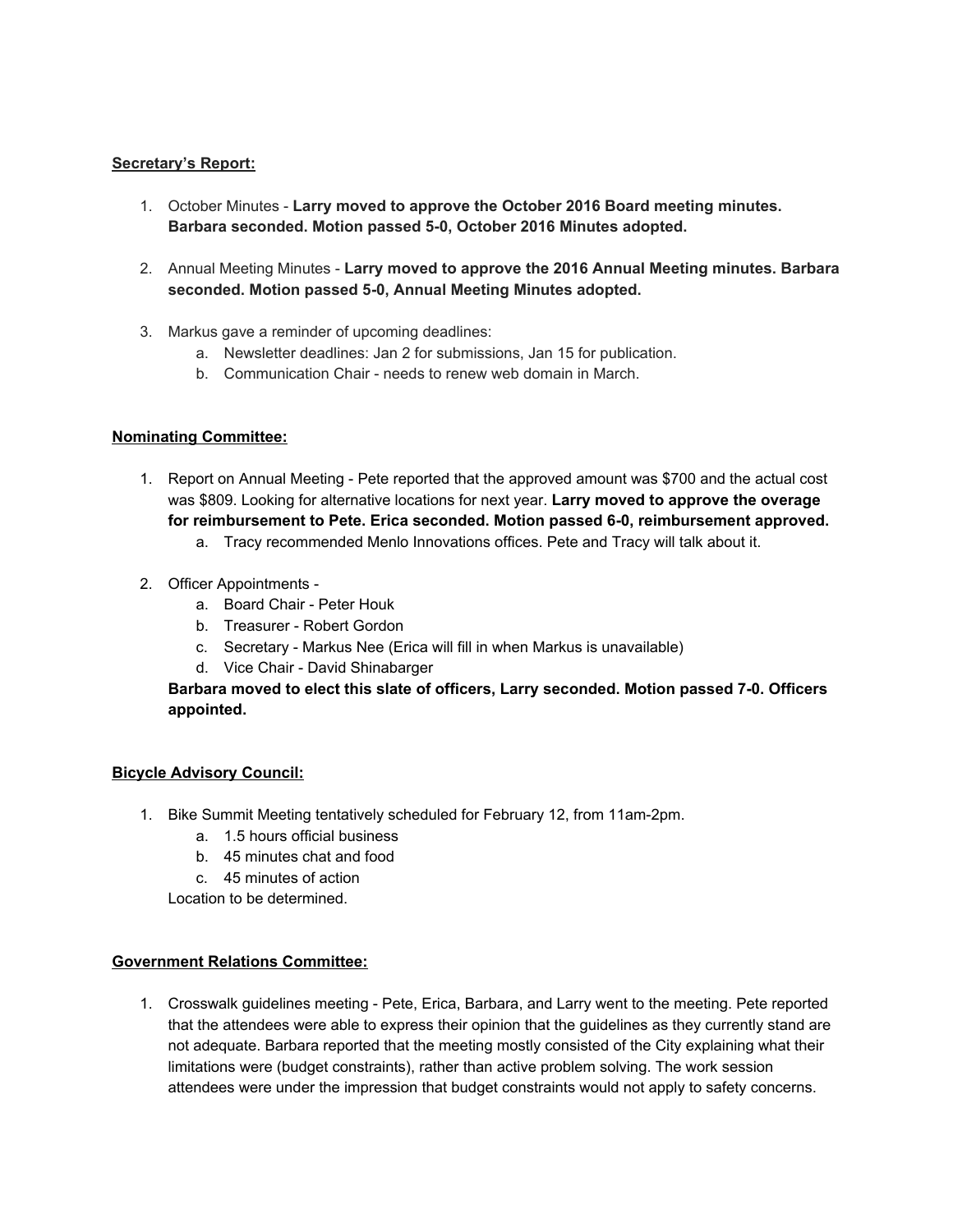Jack explained that the meeting should have been used to identify the different types of crosswalks, and which designs to use under which conditions. There is still effort behind the scenes to get uniform and consistent crosswalk designs that are more than the minimum standards. The scenarios in the meeting were more of an overview of what City Staff have been doing in the past. There was discussion about budget priorities, and whether transit spending is in competition with crosswalk improvements. Jack explained that since the RTA millage failed, commuter rail won't be funded for operation for at least two years. Ann Arbor could delay the construction of the new train station and improve pedestrian and cyclist infrastructure in the meantime.

Planning Commission will be having a public hearing on the Capital Improvement Plan on January 18th.

Peter introduced Michael Firn, co-owner of Sic Transit Cycles and participant in the Transportation **Commission** 

2. Safe Passing Ordinance - Pete gave an update on the passage of the safe passing ordinance in City Council, and the status of the state level ordinance. Bradley will be having an interview with David Fair(?) on December 19th about the 5-foot passing law and other bicycle safety topics. Pete will talk with Brad about topics to discuss.

There was discussion about education efforts about the new ordinance.

- 3. City Transportation Committee recommendations Pete would like WBWC to endorse Bradley and Michael as members. **Erica moved to endorse Bradley Parsons and Michael Firn to serve on the Transportation Committee. Barbara seconded. Motion passed 6-0. Bradley abstained.**
- 4. "Safety Tax" Government relations committee will consider the pros and cons of a new millage specifically to fund crosswalk safety. Jack said that there should already be money in the roads millage that can be used for alternative transportation. An additional millage may not be popular and should not be necessary, and would delay funding until after an election, and after a year of tax collection. Erica said that there needs to be more research into what works in these situations in other cities (separate tax vs existing funds, and clearly setting priorities).

## **Communications Committee:**

- 1. Newsletter Deadline and Content Pete will write an article about the 5-foot passing ordinance. Tracy will write an article about the close call database website. Erica will ask A2 Safe Transport for an article. Other topics: Winter maintenance, municipal snow clearing efforts, how to report issues via A2 Fix It.
- 2. Visual Identity Bradley reported that a student project can update the WBWC and Bicycle Alliance branding and logo. Erica and Tracy will help out with providing source materials and vision.

## **Treasurer's Report:**

1. Robert presented the December 2016 Financial Summary via e-mail prior to the meeting. Total funds available as of December 14, 2016 is 14,608.59 in two accounts.